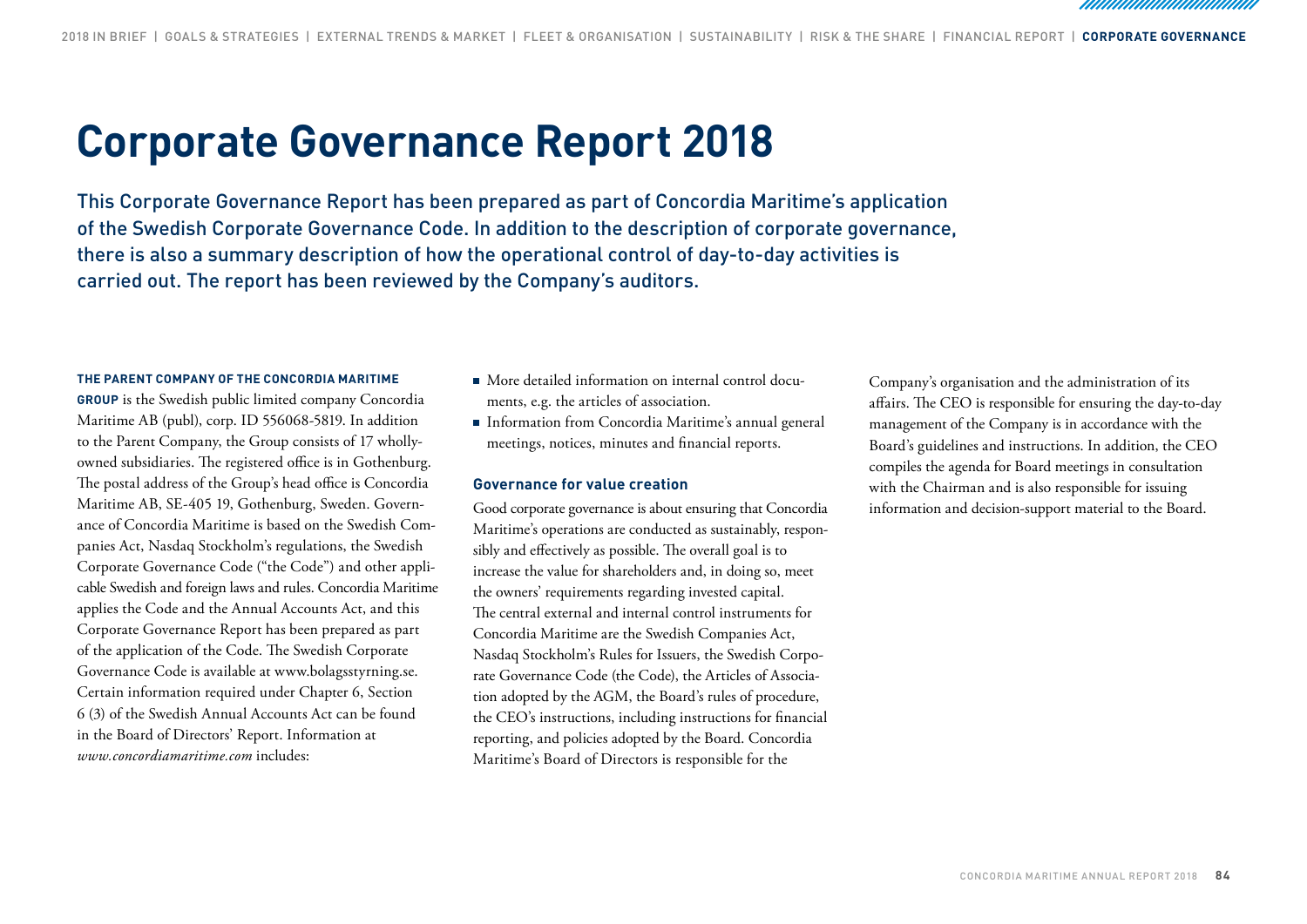[2018 IN BRIEF | GOALS & STRATEGIES | EXTERNAL TRENDS & MARKET | FLEET & ORGANISATION | SUSTAINABILITY | RISK & THE SHARE | FINANCIAL REPORT |](#page--1-0) **[CORPORATE GOVERNANCE](#page-0-0)**

Corporate governance and control of Concordia Maritime's operations can be described from several perspectives. As a public and listed Swedish company, Concordia Maritime is governed by a number of laws and regulations. Among the most important of these are the Swedish Companies Act, the Swedish Annual Accounts Act, International Financial Reporting Standards, Nasdaq Stockholm's listing agreement, rules for issuers and the Swedish Corporate Governance Code.

From an ownership perspective, business operations are governed by a Board of Directors elected by the shareholders. The Board formulates the frameworks for the operations, appoints the CEO and exercises control over the Company's management. The Board has the services of a shareholder-elected auditor, whose job is to provide audit reports on the annual accounts and consolidated accounts for Concordia Maritime AB (publ) and administration of the Company by the Board and CEO.

The day-to-day operations are ultimately controlled by the customers' demands for efficiency and reliability. We have chosen a strategy that involves collaboration with a number of subcontractors in areas which include commercial operation and ship management. These collaborations are covered by agreements and policies, as well as mutual trust and full transparency. There is an extensive exchange of information between the parties and here, too, the control and reporting systems are well developed.

In addition to these legal control mechanisms, the business activities are subject to and governed by a number of industry-specific regulations. The most important of these are the UN, EU and US regulations related to shipping and trade in oil and petroleum products, and oil companies' own ship inspections (vetting). There are also regulations related to individual flag states, classification societies and national maritime authorities. All these bodies exercise continuous control of the business down to ship level.

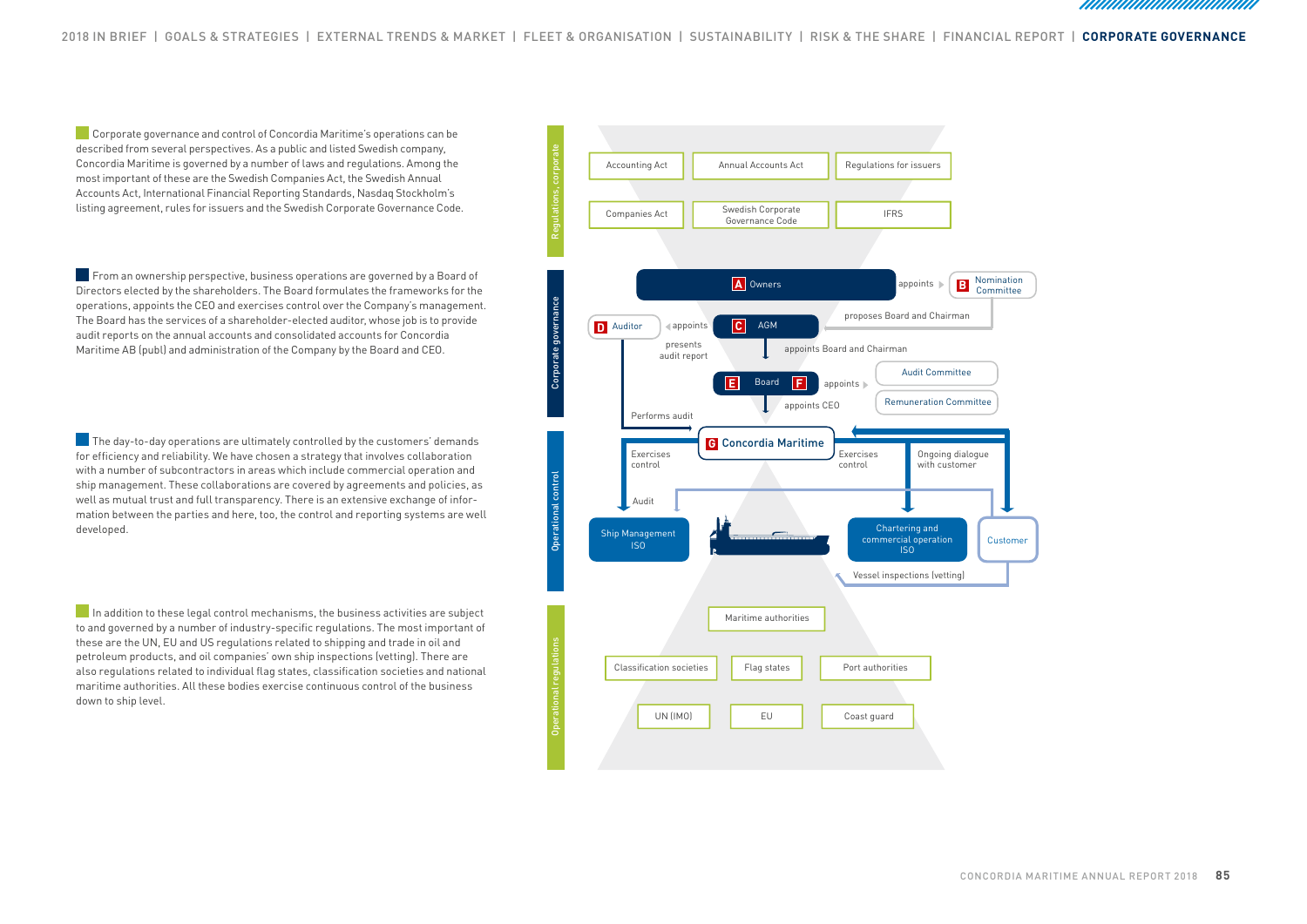### **<sup>A</sup>** Owners

The share capital consists of class A shares and class B shares. All shares carry equal entitlement to a share of the Company's assets, earnings and dividends. The par value is SEK 8 per share. Class A shares carry ten votes per share and class B shares one vote per share. At the end of the year, all class A shares were controlled by the Stena Sphere. At 31 December 2018, share capital amounted to SEK 381.8 million, divided into 47.73 million shares, of which 43.73 million were B shares. The total number of votes was 83.73 million.

### **<sup>C</sup>** Shareholders' meeting

The general meeting of shareholders is Concordia Maritime's highest decision-making body. Participation in decision-making requires the shareholder's presence at the meeting, either in person or through a proxy. In addition, shareholders must be registered in their own name in the share register by a specified date prior to the meeting and must provide notice of participation in the manner prescribed.

Resolutions at the meeting are normally adopted on the basis of a simple majority. However, for certain matters, the Swedish Companies Act stipulates that resolutions must be approved by a larger proportion of the votes cast and shares represented at the meeting. The Annual General Meeting is held in the Gothenburg region in the second quarter of each year. The meeting decides on matters concerning adoption of the annual report, dividends, remuneration of the

Board and auditors, election of Board members and, when necessary, auditors, guidelines on remuneration of Group management as well as other important business. Individual shareholders wishing to have business considered at the AGM can normally request this, in good time before the meeting, via *arsstamma@ concordiamaritime.com*.

An extraordinary general meeting may be held if the Board considers this necessary or if the Company's auditors or shareholders owning at least 10 percent of the shares so request.

#### **2018 Annual General Meeting**

The Annual General Meeting was held on 24 April 2018. The meeting was attended by 47 shareholders, in person or through a proxy, representing 75.5 percent of the votes. All meeting-elected Board members apart from

Dan Sten Olsson were present. Also present were the Company's auditor and members of the nomination committee. Minutes from the AGM and associated documentation can be found on Concordia Maritime's website, *www.concordiamaritime.com.* 

### **2019 Annual General Meeting**

The Annual General Meeting will be held at Elite Park Avenue, Gothenburg on 25 April 2019 at 1 p.m. Shareholders registered in Euroclear Sweden AB's share register as at 17 April 2019 and who have notified the Company of their intention to attend the Annual General Meeting are entitled to attend the Meeting, either personally or by proxy.

### **B** Nomination committee

The nomination process for the election of Board members includes the appointment of a nomination committee consisting of three members. The members shall comprise the Chairman and one representative from each of the two largest shareholders (in terms of voting power), should they wish to serve on the committee. The composition of the nomination committee is based on shareholder statistics on 1 September in the year prior to the meeting. The names of representatives on the nomination committee and the shareholders they represent shall be announced on the website immediately after their appointment, but no later than six months before the annual general meeting. If the structure of major shareholders should change during the nomination process, the composition of the nomination committee may be changed to reflect this. Shareholders wishing to submit proposals to the nomination committee are able to do so via *arsstamma@ concordiamaritime.com*. The guidelines issued to

the largest owners regarding their choice of representative state that the individual in question must have knowledge and experience relevant to Concordia Maritime. The rules on the independence of Board members contained in the Swedish Corporate Governance Code are observed. The nomination committee's tasks include submitting proposals prior to the 2019 AGM for the following areas:

- Chairman of the meeting
- **Board members**
- Chairman of the board
- Remuneration of each Board member
- Nomination committee for the following year

The nomination committee's proposals and a report on its own work shall be published no later than the date of the notice convening the meeting. Shareholders are given the opportunity to submit nomination proposals to the nomination committee.

### **The nomination committee's work prior to the 2019 AGM**

The nomination committee for the 2019 meeting consists of Carl-Johan Hagman (Chairman of the Board), Martin Svalstedt, representing Stena Sessan as the largest shareholder and Bengt Stillström, representing himself and his family as the second-largest shareholder.

At 1 September 2018, the nomination committee represented 77.2 percent of the shareholders' votes. The composition of the nomination committee was announced on Concordia Maritime's website on 22 October 2018. Prior to the 2019 AGM, the nomination committee has held two minuted meetings and also communicated with each other by telephone and e-mail. The nomination committee's proposals are available atwww.concordiamaritime.com.

To carry out its work, the nomination committee has examined the internal evaluation of the Board's work, the Chairman of the Board's report on the

Board's work and the Company's strategy, and has interviewed individual Board members. It is the nomination committee's assessment that the recommended members together have the required breadth and competence. In preparing its proposal, the nomination committee has applied Section 4.1 of the Code as its diversity policy, which means that the Board is to have a composition appropriate to the Company's operations, phase of development and other relevant circumstances and that Board members elected by the shareholders' meeting are collectively to exhibit diversity and breadth of qualifications, experience and background. The nomination committee also works with the aim of achieving a balanced gender distribution on the Board.

In view of the above, the nomination committee has a good basis for assessing whether the Board's composition is satisfactory, whether the need for competence, breadth and experience on the Board has been met, and for submitting proposals for the election of the auditor.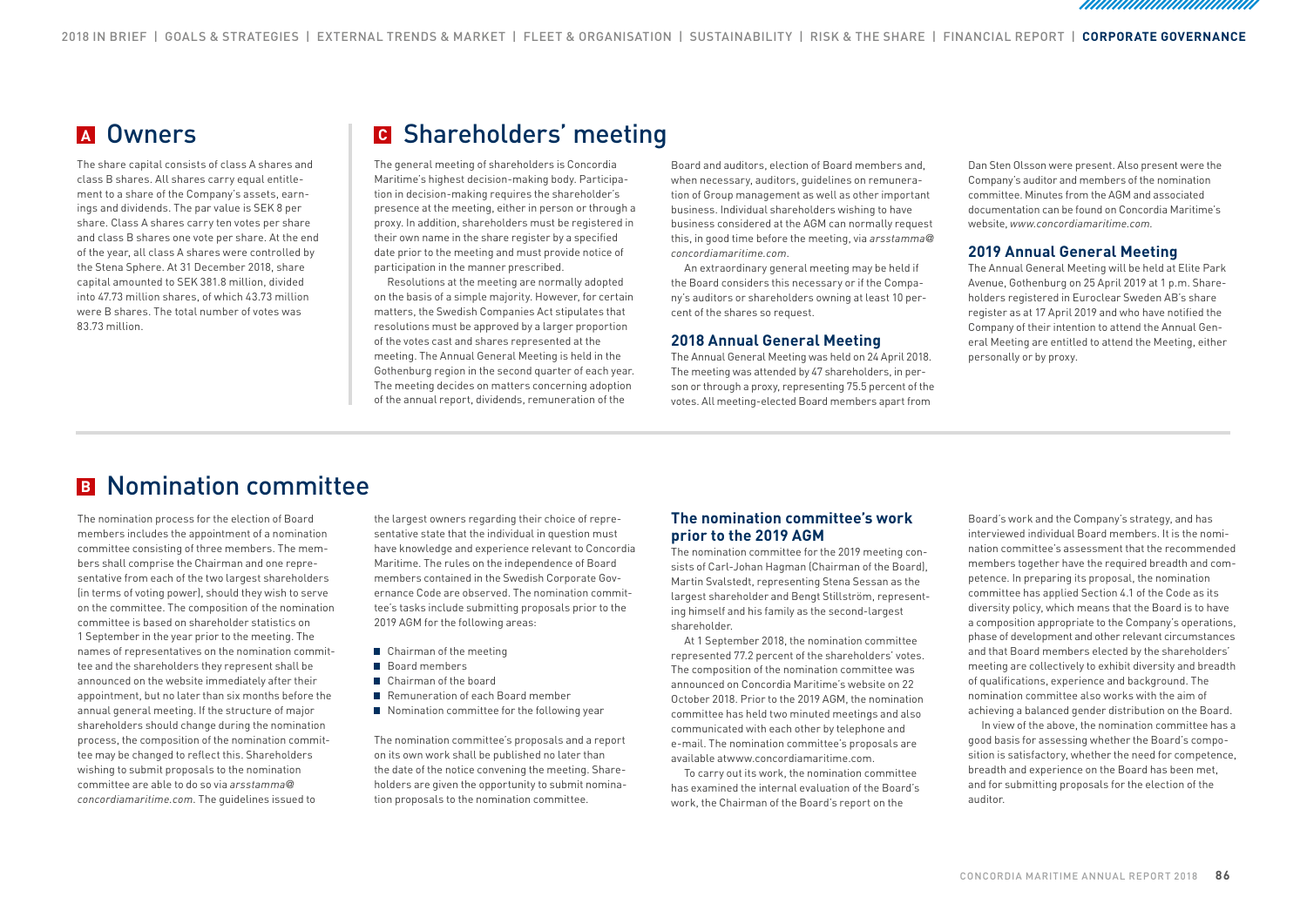The auditor provides an audit report on the annual accounts and consolidated accounts for Concordia Maritime AB (publ), the administration of the Board and the CEO and the annual accounts for other subsidiaries. The audit is conducted in accordance with the Swedish Companies Act and International Standards on Auditing (ISAs) issued by the International Federation of Accountants (IFAC). The auditing of annual financial statements for legal entities outside Sweden is conducted in accordance with laws and other regulations in each country and in accordance with IFAC's generally accepted auditing standards on providing audit reports for legal entities. The auditor is proposed by the nomination committee and elected by the AGM for a period of one year. At the 2018 AGM, Jan Malm of KPMG was elected as the Company's external auditor until the 2019 meeting. The auditor's fees are charged on a current account basis. In 2018, KPMG received fees totalling SEK 1.6 (1.9) million.

### **<sup>D</sup>** Auditor **<sup>E</sup>**The Board

The Board is Concordia Maritime's second-highest decision-making body after the general meeting of shareholders. The Board is responsible for the Company's organisation and the administration of its affairs, for example, by defining goals and strategies, maintaining procedures and systems for monitoring the defined goals, continuously assessing Concordia Maritime's financial situation and evaluating operational management. It is also the Board's responsibility to ensure that the correct information is provided to the Company's stakeholders, that the Company complies with laws and regulations, and that the Company develops and implements internal policies and ethical guidelines. The Board also appoints the CEO and determines the CEO's salary and other remuneration based on the guidelines adopted by the AGM.

#### **Composition of the Board**

Board members are elected annually by the AGM for the period until the next AGM. According to the Articles of Association, the Board shall consist of at least three and not more than seven members elected by the Annual General Meeting, without deputies. The Board members are presented in more detail on page 91.

### **Chairman of the Board**

The Chairman of the Board is responsible for ensuring that the Board's work is conducted effectively and that the Board fulfils its duties. The Chairman shall in particular organise and lead the Board's work to create the best possible conditions for the Board's work.

It is the Chairman's task to ensure that a new Board member undergoes the necessary introductory training and any other training that the Chairman and the Board of Directors jointly find appropriate, to ensure that the Board continually updates and deepens its knowledge of the Company, to ensure that the Board receives satisfactory information and decision-support material for its work, to draft an agenda

for the Board's meetings after consultation with the CEO, to check that the Board's decisions are implemented and to ensure that the Board's work is evaluated annually.

The Chairman is responsible for contacts with the owners in ownership matters and for conveying comments from the owners to the Board. The Chairman does not participate in the operational work within the Company and is not part of Group management.

### **Rules of procedure and Board meetings**

Every year, the Board adopts rules of procedure for its work. These rules of procedure are revised as needed. The rules of procedure contain a description of the Chairman's special role and tasks, and the areas of responsibility for the Board. According to the rules of procedure, the Chairman shall ensure that the Board's work is carried out efficiently and that the Board performs its tasks. The Chairman shall also organise and allocate the Board's work, ensure that the Board's decisions are implemented effectively and that the Board makes an annual evaluation of its own work. The rules of procedure also contain detailed instructions to the CEO and other corporate functions about which matters require the Board's approval. In particular, the instructions specify the maximum amounts that different decision-making bodies within the Group are authorised to approve with regard to credit, investments and other expenditure. The rules of procedure stipulate that the statutory Board meeting shall be held immediately after the AGM. Business dealt with at this meeting includes decisions on who will have signatory power for Concordia Maritime. In addition to the statutory meeting, the Board normally holds five regular meetings during the year. Four of these meetings are held in conjunction with the publication of the Group's annual and interim reports. The meetings are usually held in Gothenburg. Additional meetings, including conference calls, are held as required.

### **The Board's work in 2018**

The Board held five ordinary meetings and one statutory meeting during the year. All meetings except one were held in the Gothenburg area. At ordinary Board meetings, the CFO gives an account of the Group's results and financial position, including the prospects for the following quarters. The CEO deals with market situations, vessel employment, business plans, investments, the establishment of new operations, and acquisitions and disposals. The Company's auditor attended the meeting in January 2018, at which the year-end accounts for 2017 were approved. All the meetings during the year followed an approved agenda. The agenda and documentation for each agenda item were sent to Board members one week before the meetings. Henrik Hallin has been secretary at all Board meetings apart from one. Significant business during the year included strategy, market assessments, financing and vessel charters.

### **Evaluation of the Board's work**

The Board conducts an annual evaluation of its own work. The evaluation covers working methods, the working climate, the direction of the Board's work and access to, and the need for, special competence on the Board. The evaluation is used as an aid in developing the work of the Board and also acts as support for the nomination committee's work.

The Board's evaluation showed that the Board's work was very effective and that comments from the 2017 evaluation were taken into account, but that there was scope for some further improvements. The evaluation also showed that the Board is a well-composed group with great commitment and that its members bring broad competence and have extensive experience from different areas that are relevant to Concordia Maritime's operations.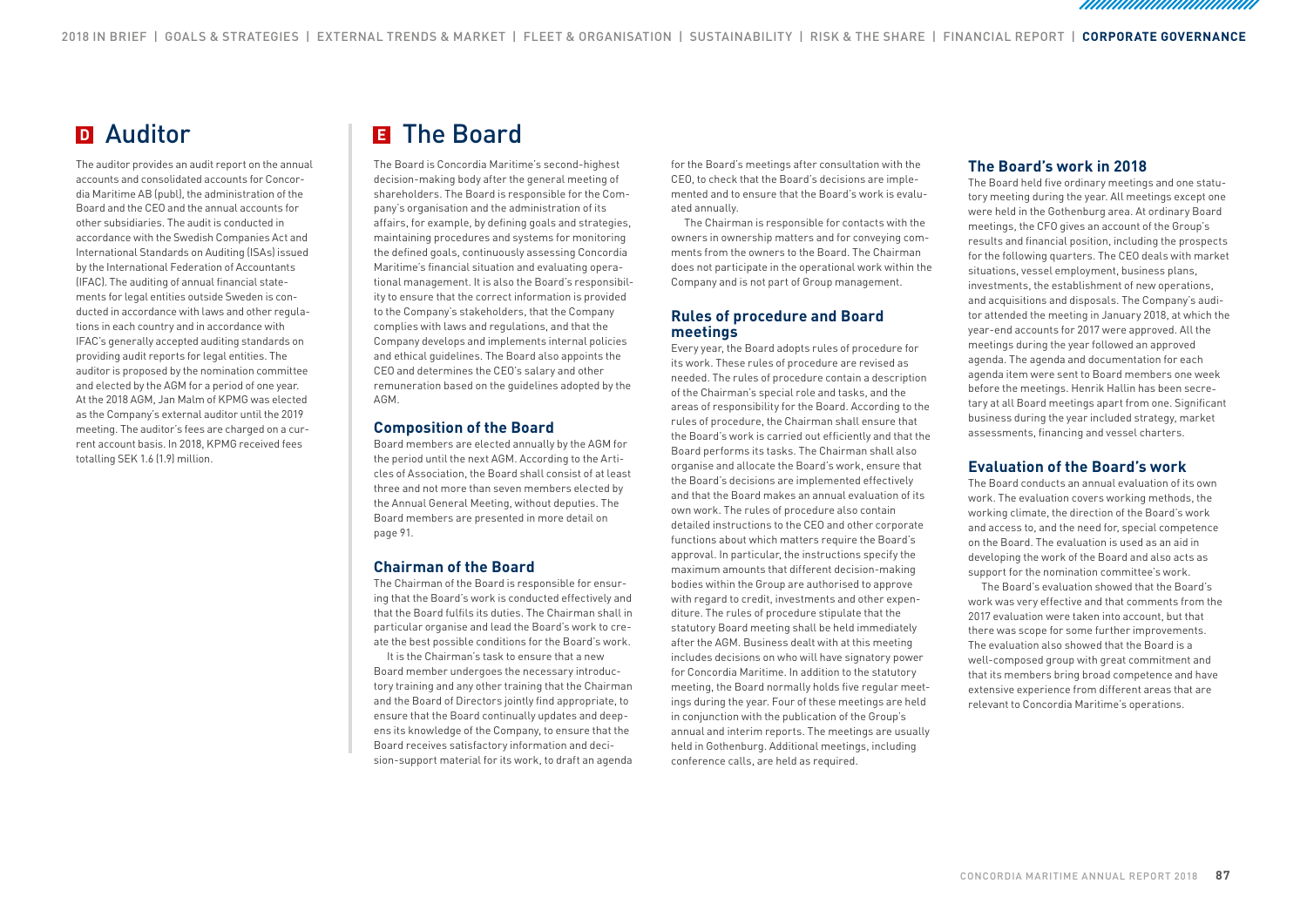#### The Board cont'd

### **Board meetings 2018**

| 30 January  | Year-end report    |
|-------------|--------------------|
| 24 April    | Interim report, Q1 |
| 14 August   | Interim report, Q2 |
| 8 November  | Interim report, Q3 |
| 13 December | Budget 2019        |

#### **Independence**

In terms of independence, the Board of Directors is considered to be in compliance with Stock Exchange regulations and the requirements of the Code. Prior to the 2018 annual general meeting, all meeting-elected Board members apart from Carl-Johan Hagman were assessed by the nomination committee as independent of both the major owners of the Company and its executive management. Carl-Johan Hagman is not considered independent of Concordia Maritime's major owners, as he has a managerial function in Stena Sphere.

### **Remuneration of the Board**

The 2018 AGM adopted total Board fees of SEK 1,300,000, distributed as follows: SEK 400,000 to the Chairman and SEK 225,000 to each of the non-executive directors. No special fees are paid for Board committee work.

### **The Board's committees**

Concordia Maritime's Board has established an audit committee and a remuneration committee, which consist of the full Board.

### **Audit committee**

The audit committee works to strengthen control and monitoring related to financial reporting. The committee was briefed on matters including the auditor's examination of the Company's financial reports, the Company's internal controls and risk management at four of the year's regular Board meetings. Reporting takes place through the Company's audit group, consisting of a representative from the Board, a representative from the Company's auditor and the CFO.

#### **Remuneration committee**

The remuneration committee makes proposals to the AGM on remuneration guidelines for Group management. The guidelines deal with:

- Targets and basis for calculating Group management's variable pay
- The relationship between fixed and variable nay
- Changes in fixed or variable pay
- Criteria for evaluation of variable pay, longterm incentives, pensions and other benefits

The AGM decides on the guidelines, after which the Board decides on actual remuneration levels for the CEO.

### **F**Internal control

The Board's responsibility for internal control is governed by the Swedish Companies Act, the Annual Accounts Act – which requires information on the most important elements of Concordia Maritime's internal control and risk management system in connection with financial reporting to be included in the corporate governance report every year – and the Code. The Board shall also ensure that Concordia Maritime has good internal control and formalised procedures that ensure compliance with established principles for financial reporting and internal control, and that there are appropriate systems for monitoring and control of the Company's operations and the risks associated with Concordia Maritime and its operations. The overall purpose of internal control is to reasonably ensure that the Company's operational strategies and objectives are monitored and that the owners' investment is protected. The internal control shall also ensure that the external financial reporting is, with reasonable certainty, reliable and prepared in accordance with generally accepted accounting principles, compliance with applicable laws and regulations, and with requirements for listed companies. Concordia Maritime's policies and instructions are evaluated annually. This internal control report has been prepared in accordance with the Swedish Corporate Governance Code and mainly covers the following components.

### **Control environment**

The core of the internal control over financial reporting is based on the Group's directives, guidelines and instructions, and on the structure of responsibility and authority that has been adapted to the Group's organisation in order to create and maintain a satisfactory control environment. The principles for internal controls and the directives and guidelines for financial reporting are contained in the Group's financial policy. A fundamental component of our control environment is the corporate culture that is established in the Group and in which managers and employees operate. We work actively on communication and education with regard to the values described in an internal joint document which binds together the business area and is an important part of the common culture.

### **Risk assessment**

Risks associated with financial reporting are evaluated and monitored by the Board as a whole. Prior to examining interim and annual reports, the audit group has access to relevant documentation well in advance of publication and the Board meeting preceding publication. The reports are then discussed in detail at the Board meeting. The CFO acts as rapporteur of the Group's results and financial position at the Board meeting and is, of course, available for any questions. The Board also reviews the most important accounting principles applied in the Group with respect to financial reporting, as well as significant changes to these principles. The external auditors report to the Board as necessary and at least once a year.

### **Need for internal audit**

Concordia Maritime is a company with a limited number of customers and a limited number of employees. The Company does not have a special internal audit function as there are relatively few transactions on an annual basis. The small number of transactions also makes financial reporting in the Company relatively easy to verify. In its annual evaluation of the need for an internal audit function, the Board has therefore decided that the present routines and processes are sufficient. The CEO is ultimately responsible for ensuring the satisfactory functioning of internal controls. However, day-to-day work is delegated to the business administration and finance function. The rules of procedure established by the Board each year include detailed instructions on which financial reports and other financial information is to be submitted to the Board. In addition to interim and annual reports, other financial information relating to the Company and business is also examined and evaluated on an ongoing basis.

### **Monitoring**

Compliance with and effectiveness of internal controls are monitored continuously. The CEO ensures that the Board receives regular reports on the development of the Company's operations, including the development of Concordia Maritime's financial performance and position, and information about important events.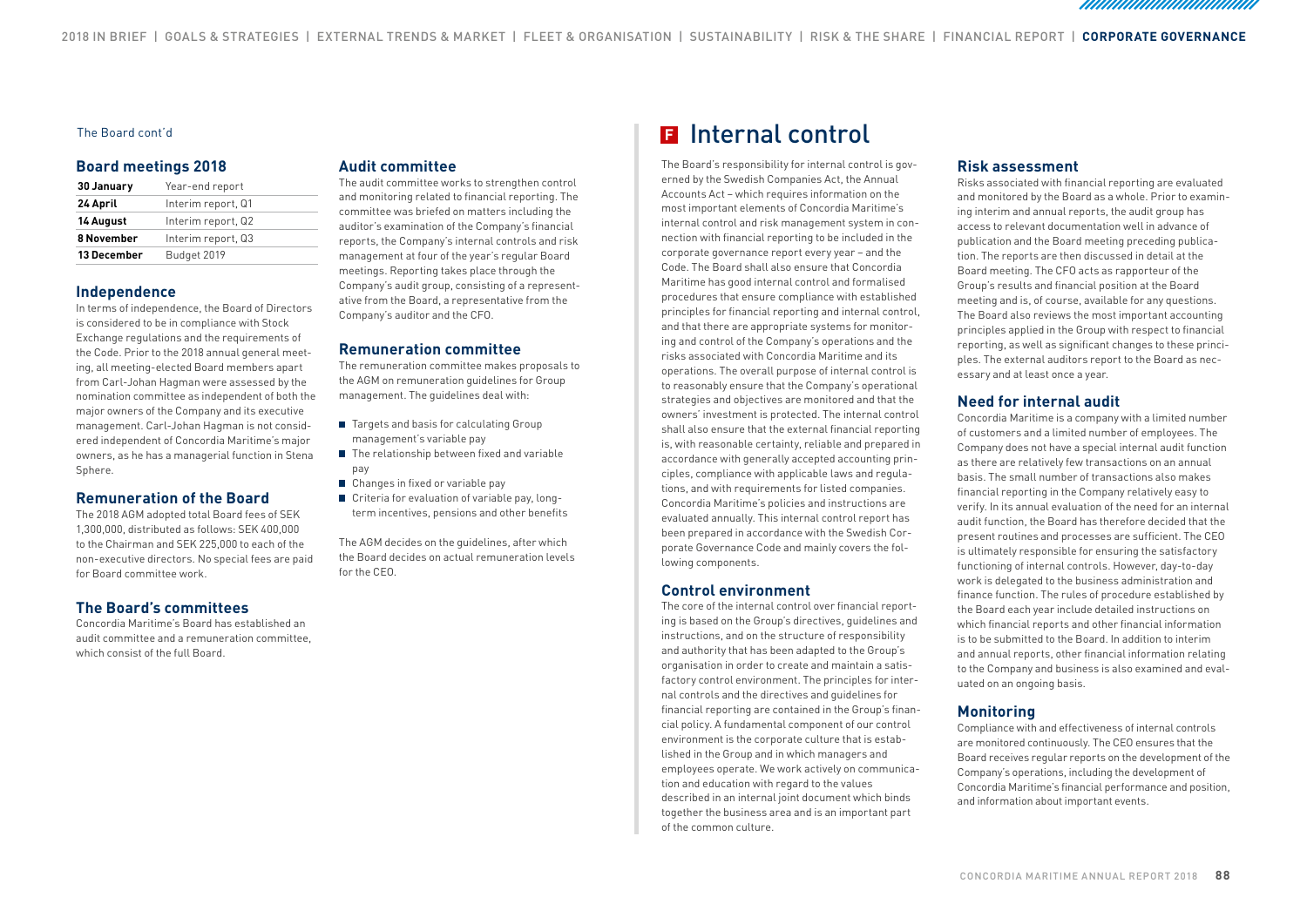## **<sup>G</sup>** Group

### **Management and corporate**

### **structure**

The Group comprises the Parent Company Concordia Maritime AB (publ) and a number of Group companies, which ultimately report to the CEO. The Parent Company's own organisation consists solely of company management and administration. Other functions are purchased. The total number of persons employed through the Group was 496 at the end of 2018, and 488 of the employees were seagoing. Only the six shore-based employees are formally employed by Concordia Maritime.

### **CEO and Group management**

In addition to the CEO, Group management consists of the CFO. The CEO is appointed by and receives instructions from the Board. The CEO is responsible for the day-to-day management of the Company in accordance with the Board's guidelines and instructions. The CEO also produces information and decision-support material prior to Board meetings and attends the meetings in a reporting capacity. The CEO is also responsible for communication and quality assurance of contact with the Company's cooperation partners.

### **Remuneration of Group**

#### **management**

Concordia Maritime endeavours to offer total remuneration that is both fair and competitive. Guidelines on remuneration of Group management are adopted by the annual general meeting. The guidelines are related to:

- $\blacksquare$  Targets and basis for calculating variable pay
- $\blacksquare$  The relationship between fixed and variable pay
- Changes in fixed or variable pay
- Criteria for evaluation of variable pay, long-term incentives, pensions and other benefits

The Board decides on actual remuneration levels for the CEO. Remuneration of other senior executives is prepared and decided on by the CEO. For further information on remuneration, long-term incentive programs and pension plans, see note 4 in the financial report.

### Operational control in 2018

A large part of the day-to-day operational work in the form of chartering and manning is purchased from related-party suppliers, primarily Stena Bulk and Northern Marine Management (NMM). Stena Bulk is responsible for chartering and operation of our ships, while NMM is responsible for manning, ship management and day-to-day maintenance. From a control perspective, Concordia Maritime's main task is to monitor and evaluate whether the contracts entered into are performed as agreed. There is close, virtually daily, contact with Stena Bulk and NMM, and a formal report is made every quarter.

### **Chartering and operations**

The collaboration with Stena Bulk with regard to chartering and operations is based on an agreement between the companies which is followed up and evaluated annually. Read more about the agreement in Note 22. Stena Bulk is responsible for the day-today operation of the vessels, maintaining contact with customers, and acting as an intermediary in connection with different types of controls and inspections. Reporting is formalised and the most important elements are regular reports on earnings, the outcome of profit-sharing clauses and cost control.

### **Manning, management and regular maintenance**

The collaboration with NMM encompasses services related to manning, management and regular maintenance. NMM is also responsible for contacts with the classification societies in the context of their inspections. The evaluation includes monitoring of the budget and the fulfilment of defined goals.

### **Control and inspection of vessels**

Shipping in general and tanker shipping in particular are associated with an extensive system of regulations. In addition to the owner's own inspections, several inspections are carried out annually by various stakeholders: customers, classification societies, port authorities and flag states. These inspections are largely similar to each other; and include putting the vessels through operational, technical, mechanical and safety checks. Some of the inspections are planned, while others are carried out without prior notice. Results are reported to the authorities concerned, the owner and, in some cases, also to the customer.

### Flag State Control

All ships must be registered in a specific nation. The owner of the ship undertakes thereby to comply with the laws and regulations laid down by the nation in question. Flag State Control ensures a ship complies with applicable laws and regulations.

### Port State Control

Port State Control is the inspection of foreign ships calling at a nation's ports. The purpose is to check that the ships comply with requirements, that the crew has the right competence, and that international regulations (SOLAS, MARPOL and STCW) are adhered to.

### Classification Society inspections

The Classification Society's inspections are conducted annually or following repairs/modifications. Additionally, a more comprehensive inspection is carried out every fifth year at the shipyard. Special emphasis is given to examining e.g. materials in the hull and machinery, maintenance procedures and quality level of the work done at the shipyard.

### Vetting – the customer's own inspection

Vetting is carried out by the customer or inspectors designated by the customer. The owner invites the customer to carry out an inspection, which is normally done in connection with discharging. The inspections are very comprehensive. They are based on a standardised form and the results are shared between the oil companies via databases. The system allows oil companies to continuously check whether the vessels satisfy their internal criteria, without having to inspect the vessels themselves.

### The owner's own inspections

NMM conducts regular scheduled, comprehensive inspections to check the conditions on board and the state of the vessel. These are documented in quarterly reports and a monthly report of vetting inspections on board Concordia Maritime's vessels is also compiled. Concordia Maritime/Stena Bulk hold meetings with NMM every quarter, at which all the vessels in the fleet are reviewed. The meetings deal with everything from freight rates, operation and drydock to work in the area of health, safety and environment.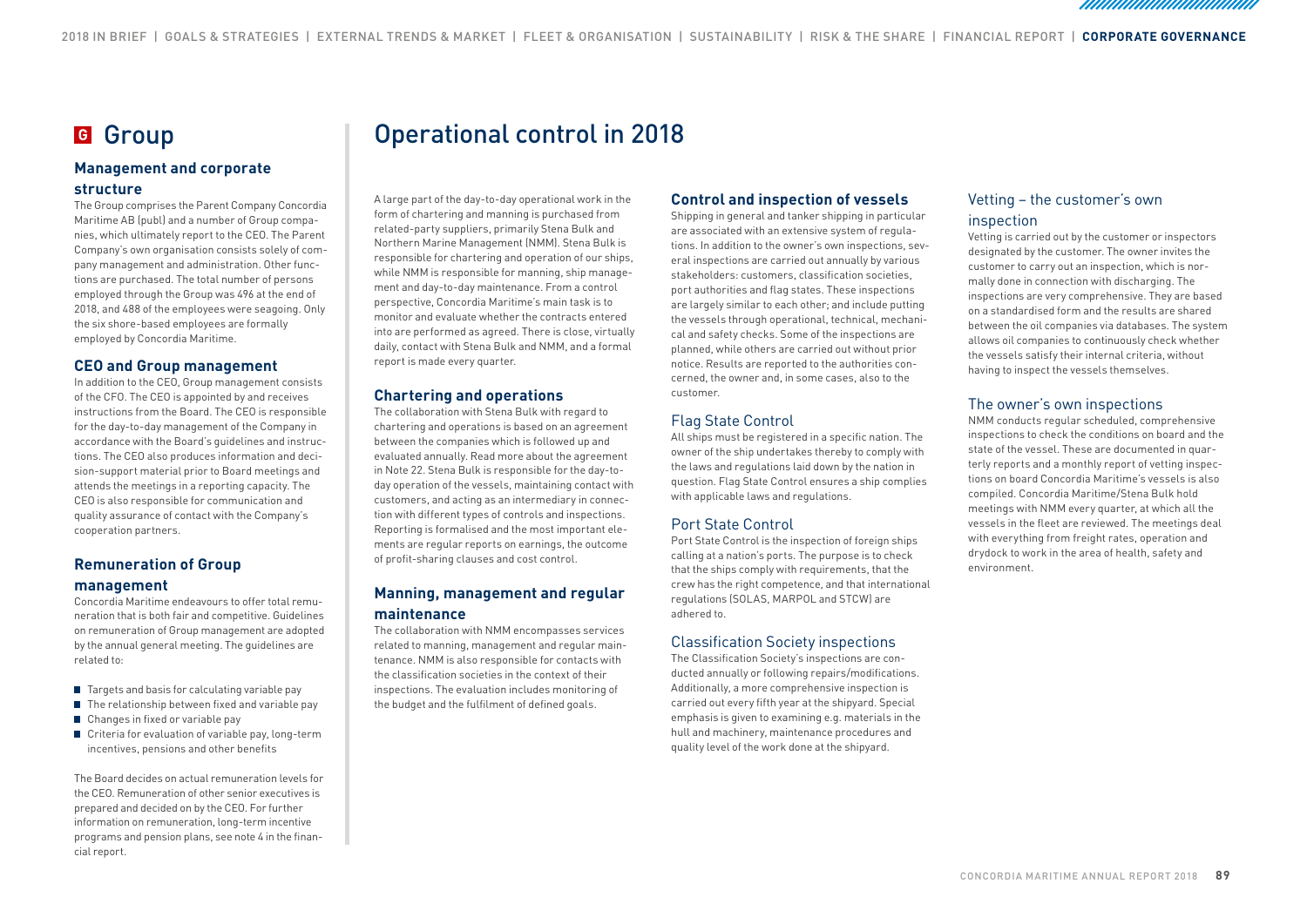### Cooperation with the Stena Sphere

The close cooperation between Concordia Maritime and the related companies within the Stena Sphere provides access to world-leading competence in all areas of shipping – from concept development and manning to technical operation, chartering and com mercial operation. It also creates the conditions for a cost-effective internal organisation.

It is management's belief that this cooperation is one of Concordia Maritime's main strengths, even though the relationship is associated with some risk, as services are purchased from a small number of suppliers.

Ever since Concordia Maritime was established, there has been an agreement that regulates the rela tionship between the companies in terms of new busi ness. Under the terms of this agreement, Concordia Maritime has the right to participate on a 0%, 50% or 100% basis in each new business opportunity that Stena Bulk develops.

The agreement also entitles Concordia Maritime to the financial result from vessels chartered in by Stena Bulk for a period of more than one year, should Concordia Maritime decide to participate in such charters. Other business generated by Stena Bulk is not available to Concordia Maritime.

Concordia Maritime purchases services from Stena Sphere companies in the following areas:

- Vessel charter: Stena Bulk
- Commercial operation (and administration): Stena Bulk
- Operation and manning of the Group's vessels: Northern Marine Management
- Technical support: Stena Teknik
- **Purchases of bunker oil: Stena Bulk**
- Insurance: Stena Rederi AB
- Office rent and office services. Stena Rederi AB

All related party transactions are conducted on com mercial terms and at market-related prices. The agreements between the parties are reviewed annu ally. Alongside the agreements, there is a policy doc -

ument which regulates areas such as practical man agement of business opportunities, information management and logging procedures.

### **Regulations**

#### External regulations

As a public Swedish company with securities listed on Nasdaq Stockholm, Concordia Maritime must comply with laws and regulations, including the Swedish Companies Act, Nasdaq Stockholm's Rules for Issuers and the Code.

### Derogations from the Code, stock exchange rules or good practices in the share market

The Company has not derogated from the Code or stock exchange rules. Nor has the Company been the subject of a decision by Nasdaq Stockholm's Discipli nary Committee or a decision by the Swedish Securi ties Council on violations of good practices in the stock market. The Company derogates from the Code,

as the Board has decided that there is no need for separate audit and remuneration committees. Instead, the full Board acts as an audit and remuner ation committee.

#### Internal regulations

Concordia Maritime has a number of internal regula tions, which with the external regulations provide the framework for the Company's operations. The main regulations include the articles of association, rules of procedure for the Board, the CEO's instructions, including instructions for financial reporting, instruc tions on conflicts of interest and order of delegation.

The Company's internal rules on ethics and sustainability are summarised in the sustainability policy. In addition, there are a number of fundamental policies, such as the financial policy and the insider policy.

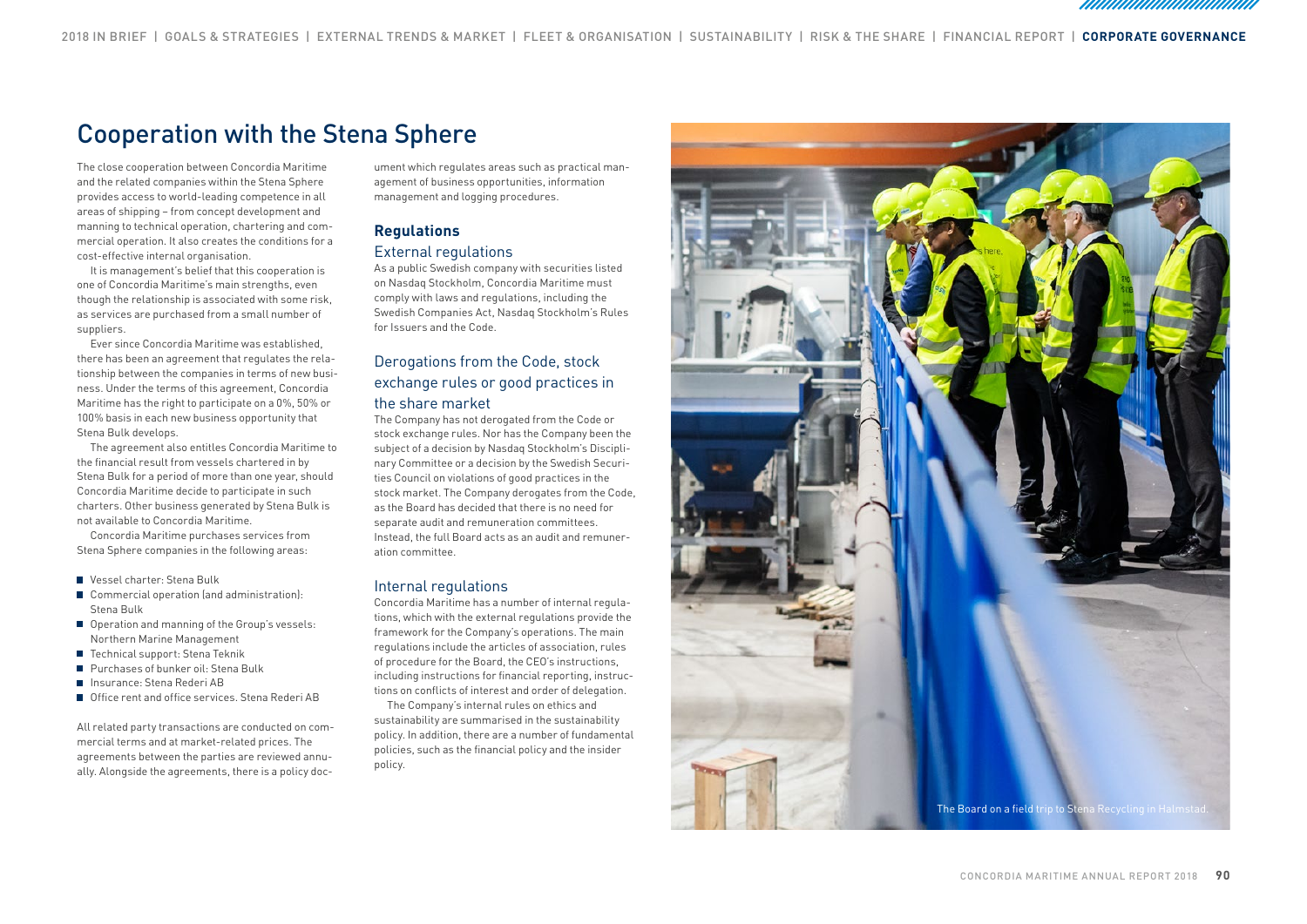# **The Board**

![](_page_7_Picture_3.jpeg)

Born 1966. Board member since 2012. Chairman LL.B. CEO Stena Rederi AB. Responsible for Stena AB Group's shipping business.

Background Former CEO of Wallenius Lines, Stockholm, Eukor Car Carriers, Seoul, Rederi AB Transatlantic, Skärhamn, and Höegh Autoliners AS, Oslo.

Other assignments Director of Gard P&I Ltd.

Special expertise Experience in shipping and as a maritime lawyer and naval officer. Twenty years' experience of Asia.

Shares held in Concordia Maritime 0

![](_page_7_Picture_9.jpeg)

Born 1966. Board member since 2007. LLB.

Background Partner and former Managing Partner, Mannheimer Swartling Advokatbyrå AB.

Other assignments Chairman of Mannheimer Swartlings Shipping Group, Board member of the European Maritime Lawyers Organisation, University of Gothenburg School of Business, Economics and Law, Göteborgs Högre Samskola, Director of Alectum AB.

Special expertise Shipping law. Has worked as a lawyer in shipping and offshore for almost 25 years. Shares held in Concordia Maritime 0

![](_page_7_Picture_14.jpeg)

Born 1957. Board member since 2014.  $MR\Delta$ 

Background Founder and Chairman of Nordic Investor Services AB, a consultancy company in corporate governance. Other assignments Chairman of Ativo

Finans. Director of Medivir AB, Recipharm AB, Stendörren Fastigheter, Rejlers and Lannebo Fonder.

Special expertise Has extensive experience in the financial industry through leadership positions that include SEB, Nordea Asset Management, Odin Fonder and NeoNet. Has served on a number of boards of publicly listed, state-owned and private companies since 2003.

Shares held in Concordia Maritime 10,637

![](_page_7_Picture_20.jpeg)

Born 1945. Board member since 2005. B.A.

Background Former President and CEO, Argonaut and NYKCool AB.

Other assignments Director of Hexicon AB.

Special expertise Background in tanker industry and entire working life in shipping. Extensive expertise and experience in the financial aspects of shipping. Shares held in Concordia Maritime 33,758

![](_page_7_Picture_25.jpeg)

Born 1951. Board member since 2012. MBA

Background Former President and CEO of Preem AB. A number of senior positions at the oil/energy company Conoco Inc. in the Nordic region and internationally.

Other assignments Director of Preem AB, Boliden AB, Stena Bulk AB, Naturstenskompaniet Intl. AB, Chairman of Recondoil AB, Vice Chairman of Swedish/ Russian Chamber of Commerce, Vice Chairman of Sv. EnergiEkonomisk Förening, member of Royal Swedish Academy of Engineering Sciences and Chalmers Advisory Committee.

Special expertise Many years of experience in the oil industry, based in Europe, the US and Asia. Brings expertise in energy/refining/trading/shipping and financial issues.

Shares held in Concordia Maritime 7,000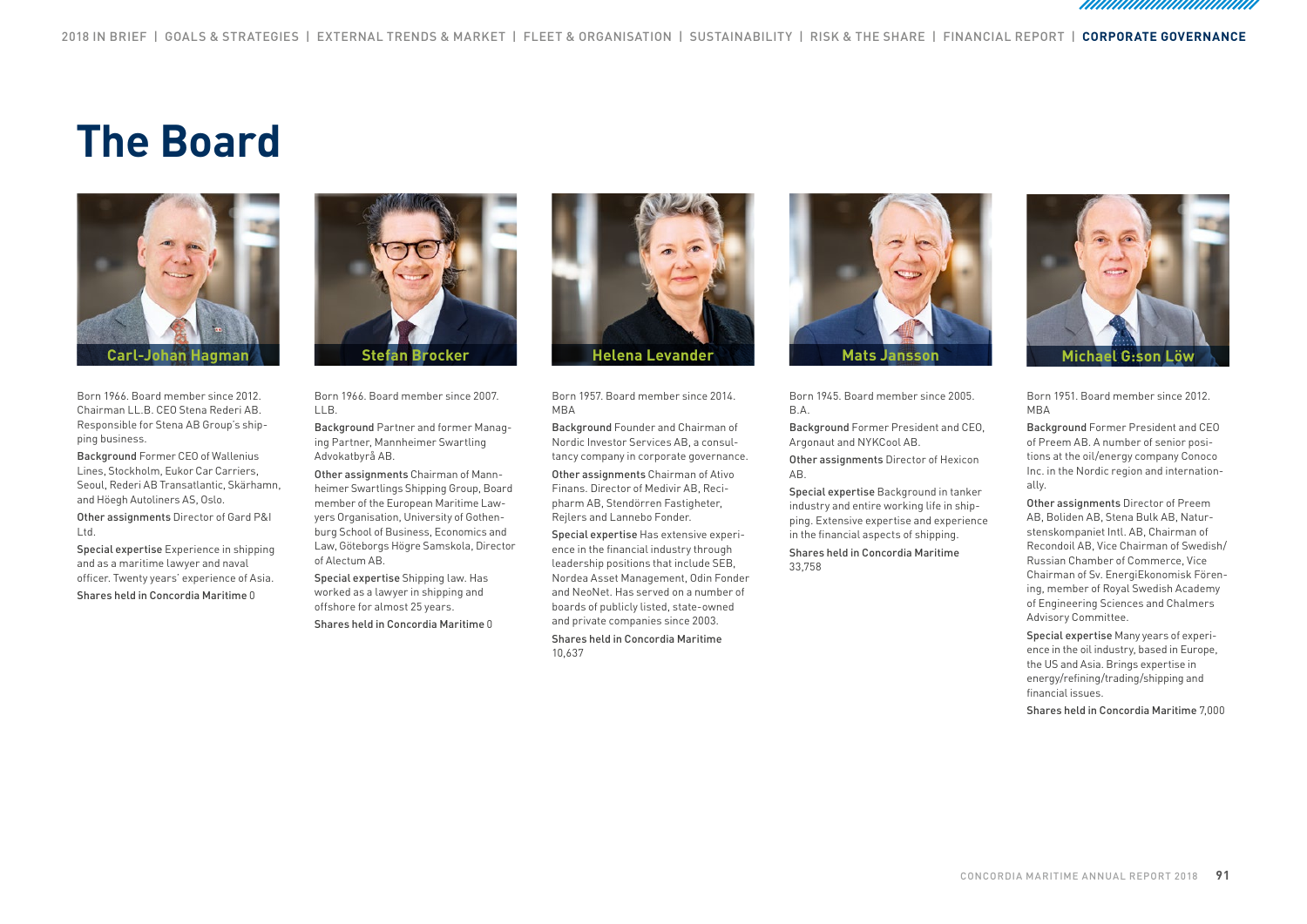### Employee representatives

![](_page_8_Picture_3.jpeg)

Born 1966. Employee representative. Marine engineer Employed by Stena Group since 1996. Board member since 2016.

Other assignments SBF (Swedish Maritime Officers' Association), SBF Stena Line Club Chairman, SBF Board member. Employee representative, Stena AB and Stena Line Scandinavia AB.

Shares held in Concordia Maritime 0

![](_page_8_Picture_7.jpeg)

Born 1979. Employee representative. Employed by Stena Group since 2002. Board member since 2013.

Other assignments Representatives Member SEKO Sjöfolk. 1st Vice Club Chairman SEKO Sjöfolk, Stena Line. Deputy, Stena Line Scandinavia AB. Shares held in Concordia Maritime 0

![](_page_8_Picture_10.jpeg)

Born 1962. Employee representative. Deputy since 2014. Employed by Stena Group since 1986.

Other assignments Board member of SEKO Sjöfolk. SEKO Sjöfolk Stena Line Club Chairman, SEKO Sjöfolk: LO – West District representative, Board member Sjöfartsverket Rosenhill. Employee representative, Stena AB and Stena Line Scandinavia AB.

Shares held in Concordia Maritime 0

### **Board attendance and remuneration**

|                                                   | Independence <sup>1)</sup> | Total fees, SEK <sup>2]</sup> | Attendance |
|---------------------------------------------------|----------------------------|-------------------------------|------------|
| Carl-Johan Hagman                                 | Non-independent            | 400,000                       | 5          |
| Stefan Brocker                                    | Independent                | 225.000                       | 3          |
| Helena Levander                                   | Independent                | 255,000                       | 6          |
| Michael G:son Löw                                 | Independent                | 225,000                       | 6          |
| Mats Jansson                                      | Independent                | 225,000                       | 6          |
| Alessandro Chiesi,<br>Employee representative     | Independent                | 25,000                        | 6          |
| Daniel Holmgren,<br>Employee representative       | Independent                | 25,000                        | 5          |
| Mahmoud Sifaf, Deputy,<br>Employee representative | Independent                | 25.000                        |            |

1) Independent is defined as independent of the Company, its management and major shareholders.

2) Remuneration of the Board is decided by the AGM and is paid to Board members of Concordia Maritime.

### Auditor

**Jan Malm** Authorised Public Accountant KPMG.